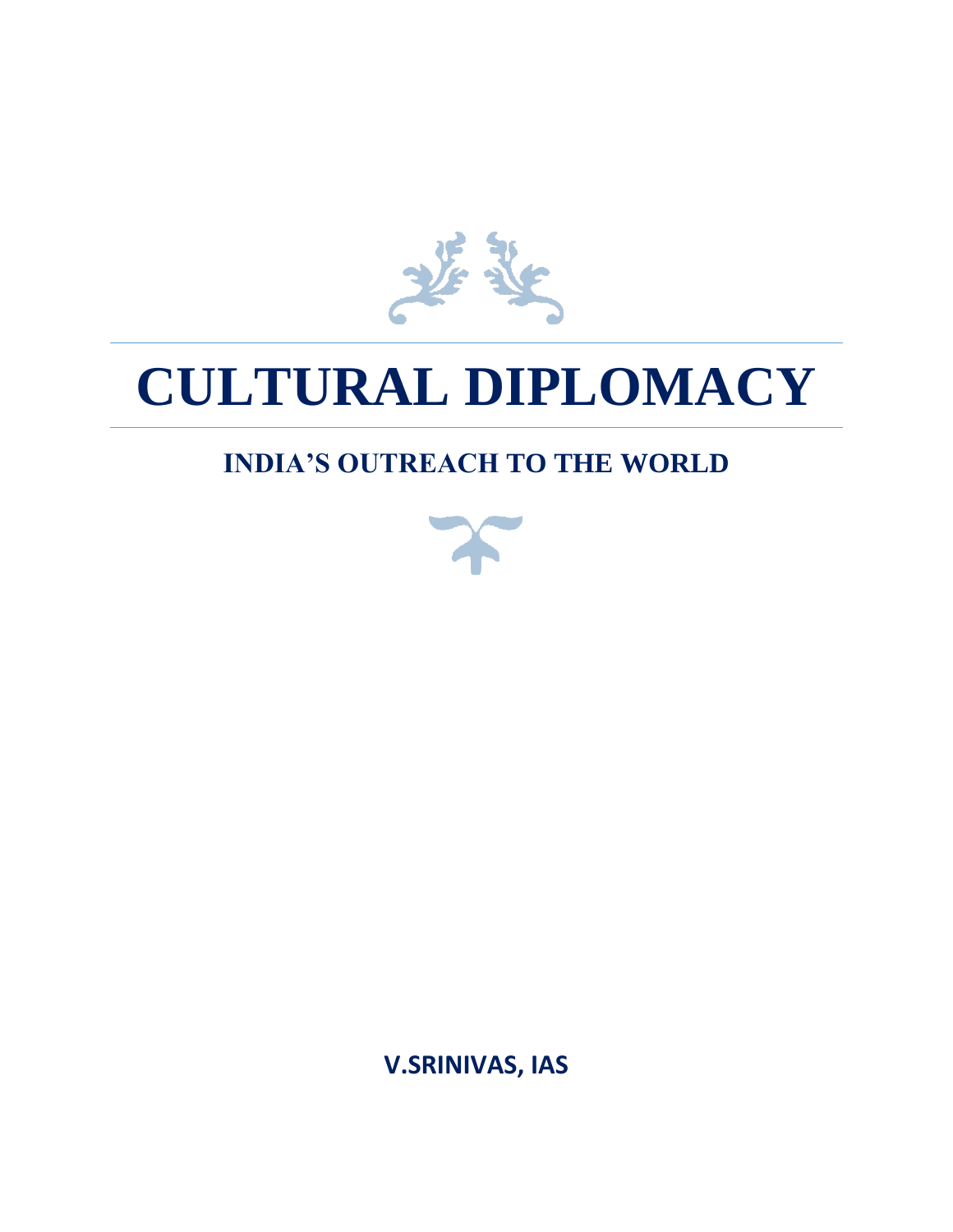## **CULTURAL DIPLOMACY INDIA'S OUTREACH TO THE WORLD**



### $V.Srinivas<sup>12</sup>$

#### **Introduction**

 $\overline{a}$ 

The Prime Minister<sup>3</sup> has said that India has to emerge as a vishwa guru, not only to give direction to the world but to protect our own heritage. The idea is to highlight how India straddles ancient history and modernity. "India is the world's youngest country and its most ancient." India's ancient and modern cultures revitalize India's international image.

India is symbolized by the plurality of its cultures and culture plays a critical role in ultimately shaping the development agenda of a nation. It represents a set of shared attitudes, values, goals and practices. Culture and arts manifest themselves subtly in almost all economic, social and other activities. India's cultural agenda is facilitated by a network of organizations – attached, subordinate and autonomous institutions under the aegis of the Ministry of Culture. Through its own activities and those of its institutions, the Ministry of Culture aims at the protection, development and promotion of three different aspects our cultural treasures: Tangible Heritage, Intangible Heritage and Knowledge Resource Heritage. In addition, the Ministry is responsible of maintaining Gandhian Heritage and commemoration of important historical events, as well as celebrating the centenaries of great personalities. Through the Archaeological Survey of India (ASI), the Ministry is engaged in the protection of monuments of national importance, as also the accomplishment of excavation and exploration programs. The Ministry is also promoting a 'Museum Movement' in the country. Most of India's finest museums, the National Museum, the Indian Museum, the Salar Jung Museum and the National Gallery of Modern Art, are directly under the purview of the Ministry of Culture. In addition, the Ministry promotes regional and local museums by way of providing financial support through grants in-aid.

India is one of the world's largest repositories of music, dance, theatre, folk traditions, songs,

<sup>&</sup>lt;sup>1</sup> V.Srinivas is an IAS officer of 1989 batch, currently posted as Chairman Rajasthan Tax Board with additional charge of Chairman Board of Revenue for Rajasthan. He has served as Private Secretary to External Affairs Minister and as Joint Secretary to Government of India Ministry of Culture with additional charge of Director General National Archives of India

<sup>&</sup>lt;sup>2</sup> The author is grateful to the inputs given by Shri Ravindra Singh, IAS (1979), Shri Dammu Ravi, IFS (1989), Ms. Dayanita Singh and Ms. Shagun Butani in writing this paper

<sup>3&</sup>lt;br>Martin, Peter., "Yoga Diplomacy – Narendra Modi's Soft Power Strategy"., Foreign Affairs, May 2015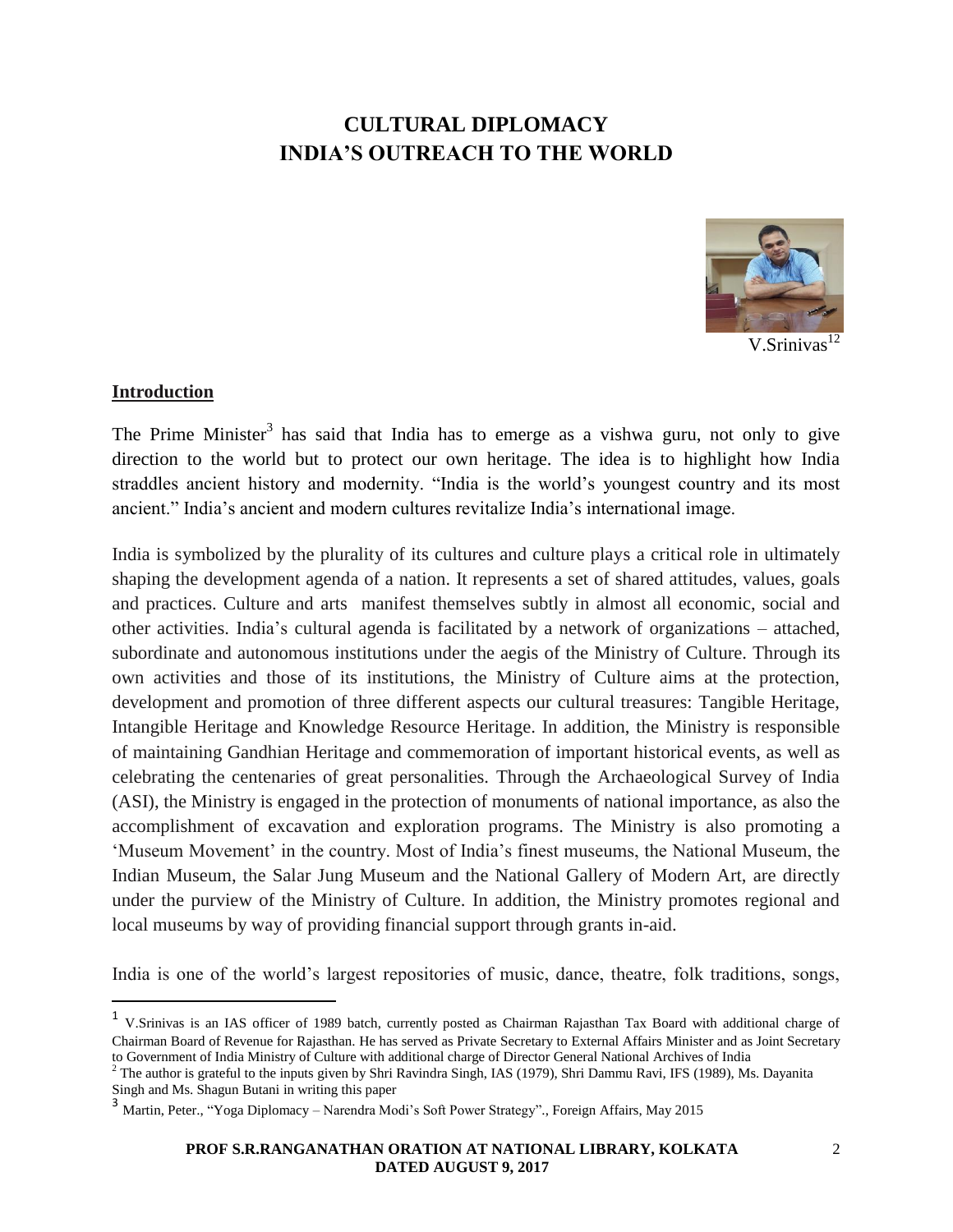performing arts, rites and rituals, paintings and writings that are known, collectively, as 'Intangible Cultural Heritage' (ICH). In order to preserve these elements, the Ministry implements a number of schemes and programs aimed at providing financial support to individuals, groups and cultural organizations engaged in theatre and performance, visual studies and literary arts. This endeavor is supported by the three national academies – SahityaAkademi, SangeetNatakAkademi and Lalit Kala Akademi, as well as the National School of Drama and the Indira Gandhi National Centre for Arts, which represent a confluence of the finest creative minds in the literary, performance and visual arts. The Ministry aims to recognize excellence achieved in these fields through the prestigious awards it has instituted, such as those bestowed by the three Akademies. The seven Zonal Cultural Centers under the Ministry involve themselves in activities focused on the folk and traditional art forms. The National Library, Kolkata, has, as one of its important functions, the acquisition and conservation of all significant books and publications in the country. The Ministry endeavors to promote library development in a big way, and extends grants-in-aid through the Raja Rammohan Roy Library Foundation, Kolkata, to achieve this objective. The National Mission on Libraries and the National Mission on Manuscripts are major efforts in conservation and promotion of ancient and contemporary literary traditions of India.

The maintenance of all archival records of the country is the responsibility of the National Archives of India. The Government of India has undertaken a major initiative in weeding out records, and in training personnel in records management practices. The transfer of official records to the National Archives of India for historical record-keeping is a significant initiative of the government.

The Ministry is also involved in protection and promotion of Buddhist and Tibetan Culture and is doing this through several institutions located at Sarnath, Varanasi, Leh and Dahung as also the Nava NalandaMahavihara at Nalanda.

The Ministry of Culture extends its activities in the international arena, by way of organizing various activities abroad, such as exhibitions and performances. It is responsible for implementation of various UNESCO Conventions in the field of Culture, and has entered into bilateral cultural agreements with 126 countries and has initiated 'Cultural Exchange Programs' with 55 countries. Festivals of India abroad have been organized in countries as far-flung as Peru, Cuba, Lao PDR, Cambodia, Vietnam, Thailand, South Africa, China and Japan.

#### **Revival of the Cultural Festivals of India**

August 2013 - Barely a few days after I joined the Ministry of Culture, I received a telephone call from my old friend and Joint Secretary (Latin America Division) Ministry of External Affairs Dammu Ravi, that the Vice President of India would be visiting Peru and Cuba, and if it would be possible for the Ministry of Culture to coordinate an international cultural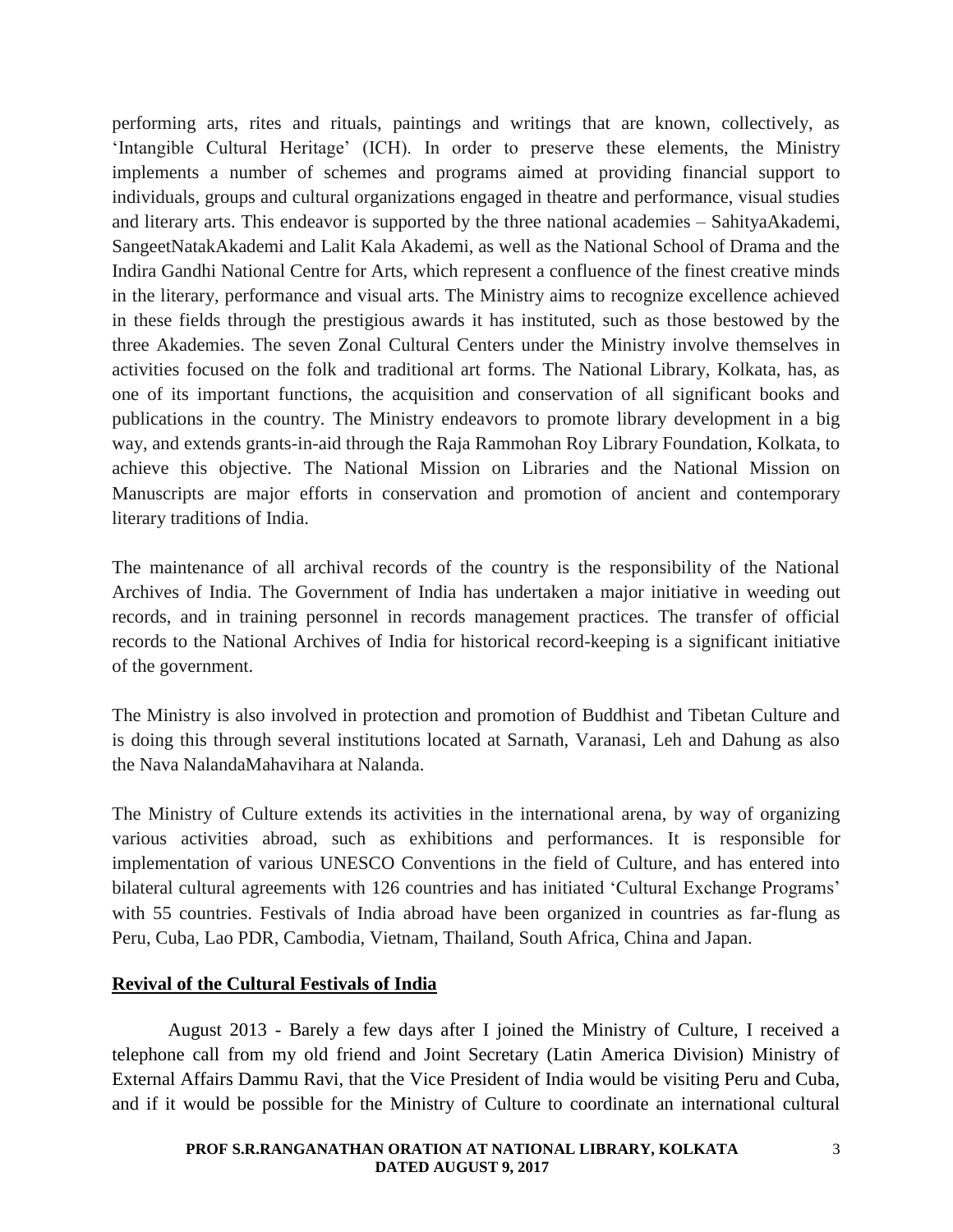event on the sidelines of the visit. When I checked the institutional memory of the Ministry of Culture, it appeared that some nascent efforts had been initiated to organize Festivals of India abroad in Venezuela, Colombia, Cuba and Trinidad & Tobago. The Ambassador of India to Venezuela had responded on telephone that conditions there were not conducive for an International Cultural Engagement in August 2013. The Embassy of India in Trinidad & Tobago indicated that it wasn't possible to conduct the event in 2013. The Embassy of India in Colombia did not present any viable options for taking the initiative forward. There was very little response from the Missions to take the Ministry of Culture's initiative forward.

I was eager to take the Festivals of India abroad as I corresponded vigorously with the Embassies of India in Lima and Havana. The Ambassador of India to Peru and the Ambassador of India to Cuba responded enthusiastically to the proposals to host cultural events in Peru and Cuba respectively. We got venues and dates in Peru and Cuba. The Ministry of Culture and its Akademies had to get firm up the events, participants and budgets for conducting the events for the Festivals of India abroad to be revived. The Embassy of India in Lima intimated me that the Inca Sala auditorium was booked for October  $26<sup>th</sup>$  and  $27<sup>th</sup>$  2013. The Vice President of India's participation in the Festival of India abroad ceremonies was confirmed for October 26, 2013.

It was in the backdrop of the Vice President of India's visit to Peru and Cuba that the remarkable revival of the Festivals of India abroad happened. Sustained international engagement could be developed in a short period of time. Small teams working in cohesion enabled generate a significant momentum. Faced with the challenge of conducting 2 major events abroad in a month's time, I met everyone concerned –Joint Secretary (Latin America); Director General Indian Council of International Relations; Secretary Sahitya Akademy for the Festival of Letters; Secretary, Sangeet Natak Akademy for the Festival of Dance; Member Secretary IGNCA, senior colleagues in the Ministry of Information & Broadcasting for the film festival, officials in ITDC and Ministry of Tourism for the Food Festival to firm up participation and the events. We were racing against time, to coordinate a number of events, financial sanctions, ticketing, in an administrative set-up that had not been used to conducting events of the scale or size we were envisaging.

There was a lot of confusion in the run-up to the events. Culture Minister was to come for the visit, and after considerable preparation her visit did not materialize. The IGNCA exhibition on masks did not materialize either. The folk artists for the event had to be dropped as their quality was poor. When I watched the preparatory full dress rehearsal at the SNA, I found the invocation of Shiva presented in the composition mesmerizing. The mosaic of Indian dances was beautifully choreographed and had a unique resonance about it. Secretary Culture led the Ministry of Culture delegation to Lima and Cuba comprising of myself, 8 writers from Sahitya Akademy and 8 artists from Sangeet Natak Akademy. The films division forwarded the films for the Film Festival. India Tourism Development Corporation deputed 2 cooks for the Food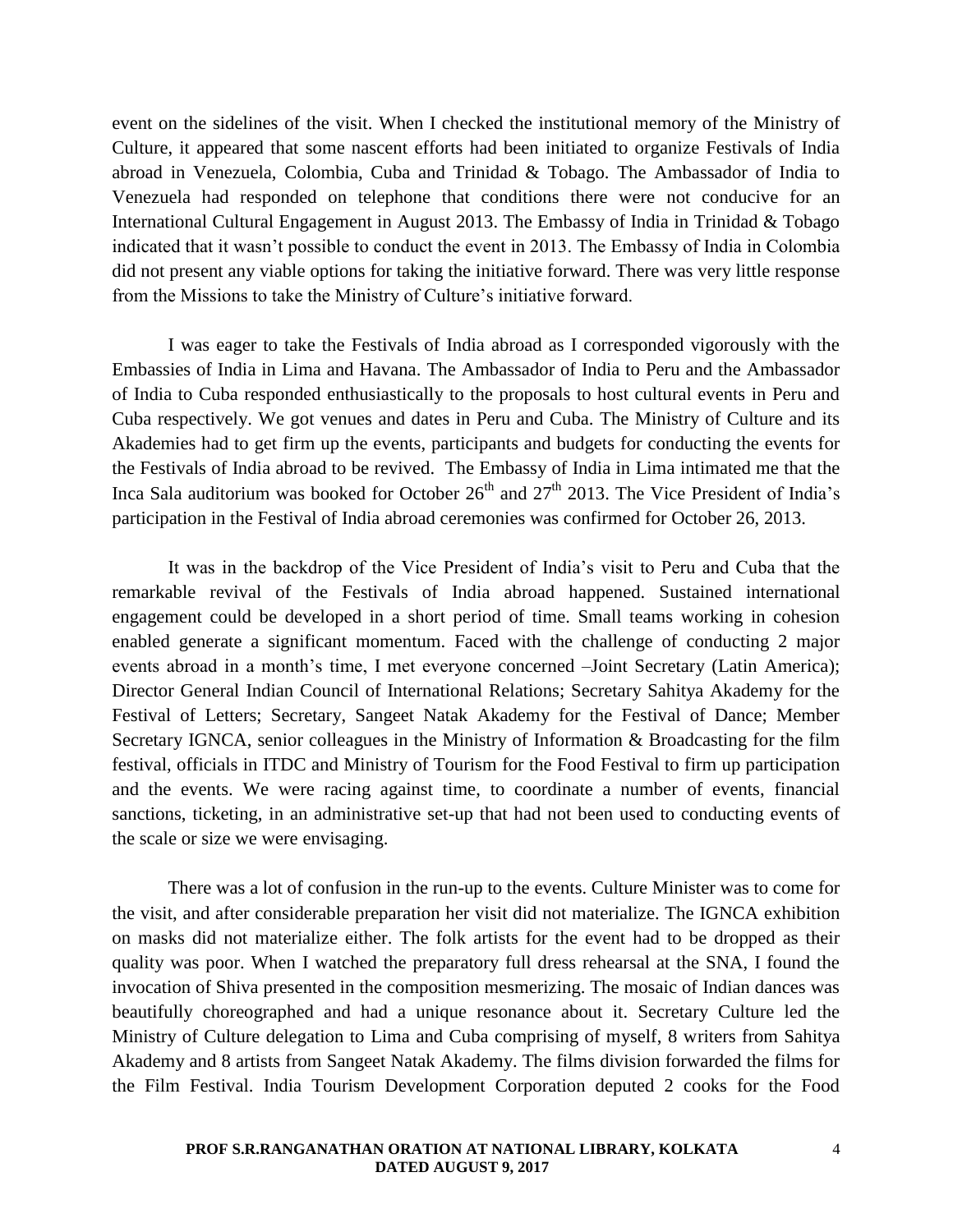Festival to Havana. Thus began the revival of the Festival of India abroad with a limited budget, limited artists and only 4 events.

The first event when we reached Lima was the Festival of Letters, the Sahitya Akademy had an impressive array of authors and the Peruvian side too participated with considerable rigor. Day 1 of the Festival of India in Peru, which had the Literary Festival – "Symposium on India and Latin America: Literary Exchanges and Influences" was quite well received by the audience. Day 2 of the Festival of India in Peru, we went to the Festival of Letters. The Symposium on "Contemporary Literary Trends and its Challenges in a Multilingual Society" did not draw the audiences we expected. For a moment it appeared as though the Festival of India in Peru may not be as successful as we had envisaged.

**5.30 pm, Lima, 26th October 2013** – Secretary Culture and I were driving from the Sahitya Akademy's Panel discussion to the Inca Sala auditorium in the central part of Lima. The Festival of Dance was to be presented by Sangeet Natak Akademy which was to be attended by the Vice Presidents of India and Peru along with a number of Cabinet Ministers from the Government of Peru including the Culture Minister of Peru. The mood was tense. We were uncertain of the response. The Film Festival with the silent film of Raja Harishchandra was screened to very modest audience. The opportunity given to us for reviving the Festivals of India abroad in a distant land, during a VVIP visit, the contours of which we weren't familiar with, seemed to be slipping away. Secretary Culture said, "*I hope Dance Festival is successful, for on this one event would rest the success of Festival of India, Peru. If we don't succeed, we would*  face tremendous criticism for presenting the Festivals of India abroad with inadequate *preparation which did not evoke adequate response*". I mumbled that I had seen the Nrityaroopa composition a number of times and felt that it had tremendous appeal to the viewer. The distance seemed unusually long. When we reached Inca Sala auditorium, we noticed that the auditorium was filled to capacity. All that was needed was a performance to aesthetically please the dignitaries. The welcome speeches by the Culture Minister of Peru and Culture Secretary of India were received with courteous applause. **Then the magic began**.

Two hours later, the SNA composition Nrityaroopa with a mere 6 dancers of Odissi, Bharata Natyam, Chau, Kathak, Manipuri and Kathakali had received a standing ovation from the Vice Presidents of India and Peru and the entire auditorium. The Culture Minister of Peru warmly complimented Secretary Culture. The Ambassador of India to Peru received high accolades from many dignitaries of the host country Government for bringing the event to Peru. The Secretary West MEA said the event was magical and a tremendous success. At the post event reception for hours the artists were applauded and congratulated. The Festival of India abroad was truly reborn as a scheme from that moment onwards.

Two days later we went to Cuba. Havana with its warm climate represented a world of difference from cold temperatures we had encountered in Peru. The Indian cooks had reached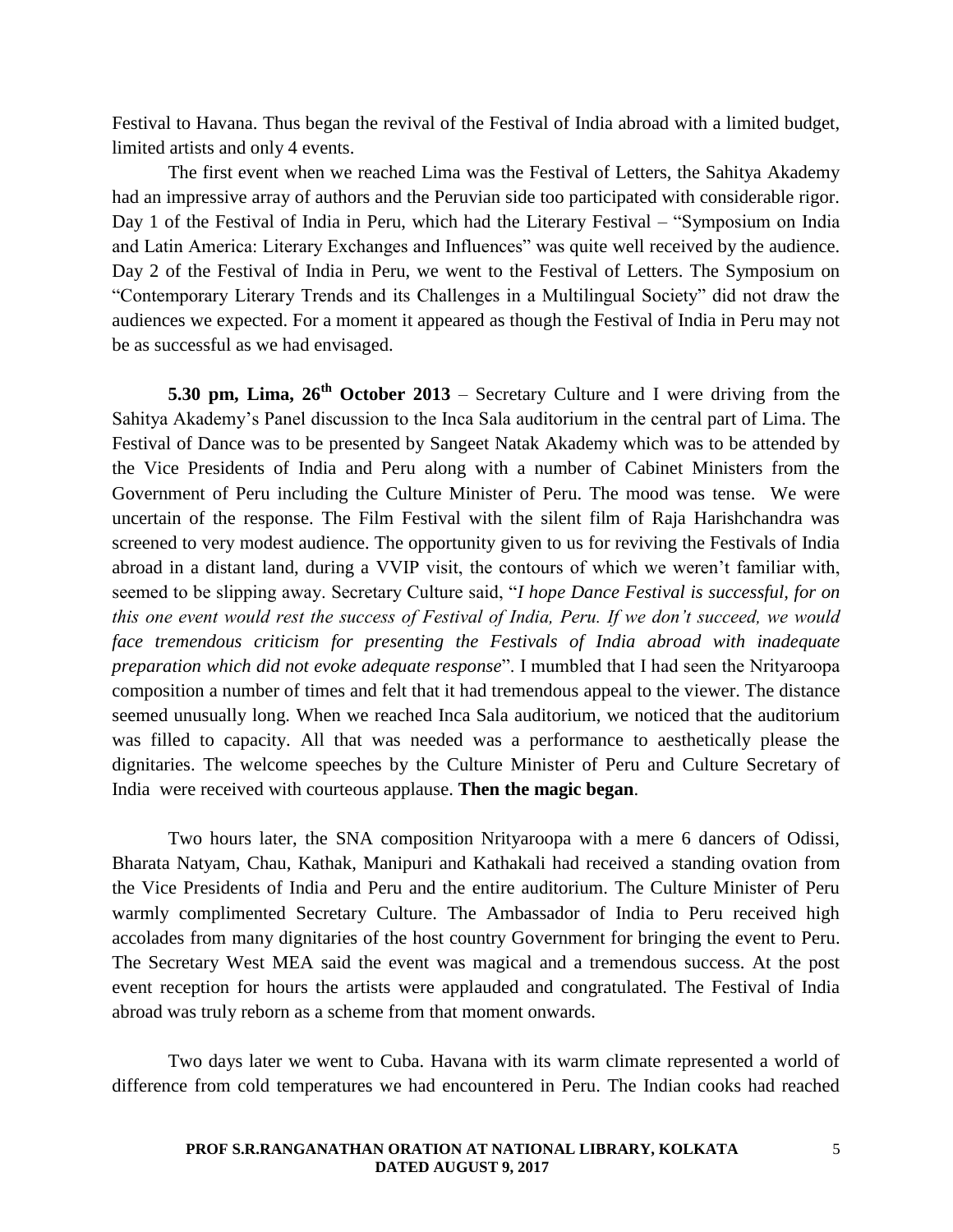Havana and the Food Festival had commenced, which was added to our enthusiasm as Indian food was available. The Embassy of India in Havana had undertaken considerable efforts for publicity. The response was visible.

Day 1 Literature Festival, in Havana, was graced by full audiences, Cuban writers participating with great vigor and the Culture Minister of Cuba joining the 3 hour long session. The Cubans loved the literature reading sessions. All six Indian authors were received with huge applause. The knowledge filled sessions at the Casa del Alba were extremely memorable.

October 29, 2013 The Theater Mella was the venue for Festival of Indian Dance. When Secretary Culture reached the venue, the Culture Minister of Cuba was already there and they were to address a joint media conference. There were large crowds and long lines, and even in the Theater Mella there was lot of crowd making it difficult to hear the media questions and bilateral discussions. By the time the Vice President of India had reached Theater Mella, it was clear that the Nrityaroopa composition would be presented to a packed house and would receive tumultuous response. The performance was awarded the "Best Cultural Event of the Year 2013" by the Ministry of Culture, Cuba. It was a phenomenal achievement for the artists.

The Film Festival in Cuba was well received too. We had dropped the notion of going with dated classical films and chose contemporary Bollywood films some of which were shot in Cuba. The movies of Bollywood stars were huge attractions in Havana. There were additional events like Yoga and Mehendi which were also held and there was good response to these events.

The success of the Festivals of India in Peru and Cuba had largely to do with the commitment to excellence shown by the Ministry of Culture in collaboration with Ministries of Information & Broadcasting, Ministry of Tourism and the Autonomous Institutions. It provided us in the Ministry of Culture the confidence to conduct large events in a short period of time by coordinating with multiple agencies. It also made the "Nrityaroopa" artists favorites for performing in many future events of Festival of India abroad. We received a lot of support from the Ministry of External Affairs after the event. Several Missions contacted me and several Ambassadors and High Commissioners wanted to know if we could conduct the Festivals of India in their countries.

By February 2014, the International Cultural Relations division, Ministry of Culture had scheduled Festivals of India abroad in several countries of South East Asia – Lao People Democratic Republic, Cambodia and Vietnam. We now had a template of a successful Festival of India abroad, namely a Literary Festival, a Dance Festival, a Food Festival, a Yoga Festival, a Film Festival and some exhibitions. Given the large number of Buddhist Institutions under the aegis of Ministry of Culture we requested Director Central Institute of Himalayan Studies and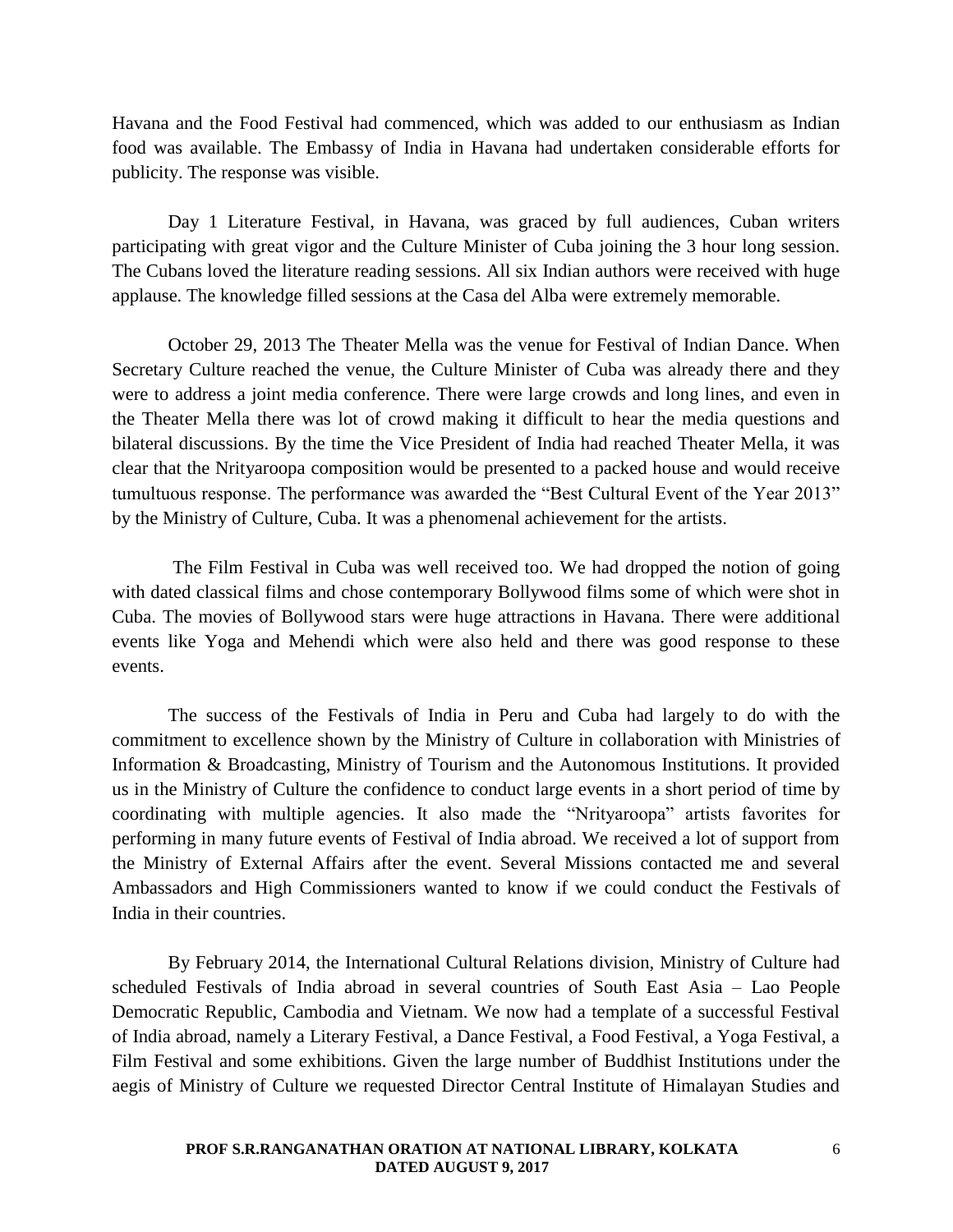the Director of Nava Nalanda Mahavihara to present a Buddhist Festival in Lao PDR, Cambodia and Vietnam. The Buddhist Festival comprised of a Buddhist Exhibition, Lama Chanting, Lama Dancing and Sand Mandala. We also presented the Kalakshetra Foundation's Ramayana series in Cambodia and Lao PDR. In Lao PDR, the Ambassador had arranged a river cruise on the Mekong.

It was on this 3 hour river cruise that Secretary Culture and I realized that we could get more ambitious in presenting Festivals of India abroad. We discussed the feasibility conducting prolonged Festivals of India in China, Japan and South Africa. My view was that Ministry of Culture should conduct the Festivals in important countries where we had significant bilateral engagement to present the soft power of India and enhance people to people linkages. Secretary Culture's views were that we should focus on East Asia and Africa after venturing into Latin America. We went with his views and planned all year long Festivals of India in China and Japan and a prolonged event in South Africa in addition to Malaysia and Indonesia.

There is one unforgettable memory of the Buddhist Festival in Ho Chi Minh City. Almost a one kilometer long line of people welcomed the Buddhist monks from India. We met the High Priests of the Ho Chi Minh city monastery and attended the Buddhist Festival that commenced shortly thereafter. The Buddhist chanting, sand mandala and Lama dancing were received with tremendous enthusiasm by the thousands of people in the audience.

The Festival of India in China 2014 was the first time a Festival of India was being conducted in China since 1984. It was held in 5 cities, and had a number of events. The dance festival, the yoga festival, the Buddhist exhibition of the Indian Museum were huge success stories.

The Festival of India in South Africa had some special events in addition to the SNA's hugely popular Nrityaroopa performance. These were the Gandhi – Mandela Exhibition of Archival Papers and the Exhibition on India – South Africa Cricket relations.

The Festival of India in Japan was held in 21 cities and had 7-8 events including exhibitions on Indian Cinema and India's Scientific Progress including the Telecom Revolution. By end 2014, Ministry of Culture had lined up events in Malaysia, Indonesia, Sri Lanka, Mauritius, Korea and Australia. The Planning Commission and Ministry of External Affairs came forward to support a separate Plan Scheme called the Festivals of India abroad with a budgetary allocation of Rs. 100 crores for the  $12<sup>th</sup>$  Plan. When I look back at where we started in 2013, we had a meager Rs. 2 crores non plan allocation. It was a huge turn around, a huge success story which was sustainable and replicable. The institutional frameworks were well defined and synergy existed to conduct the huge events.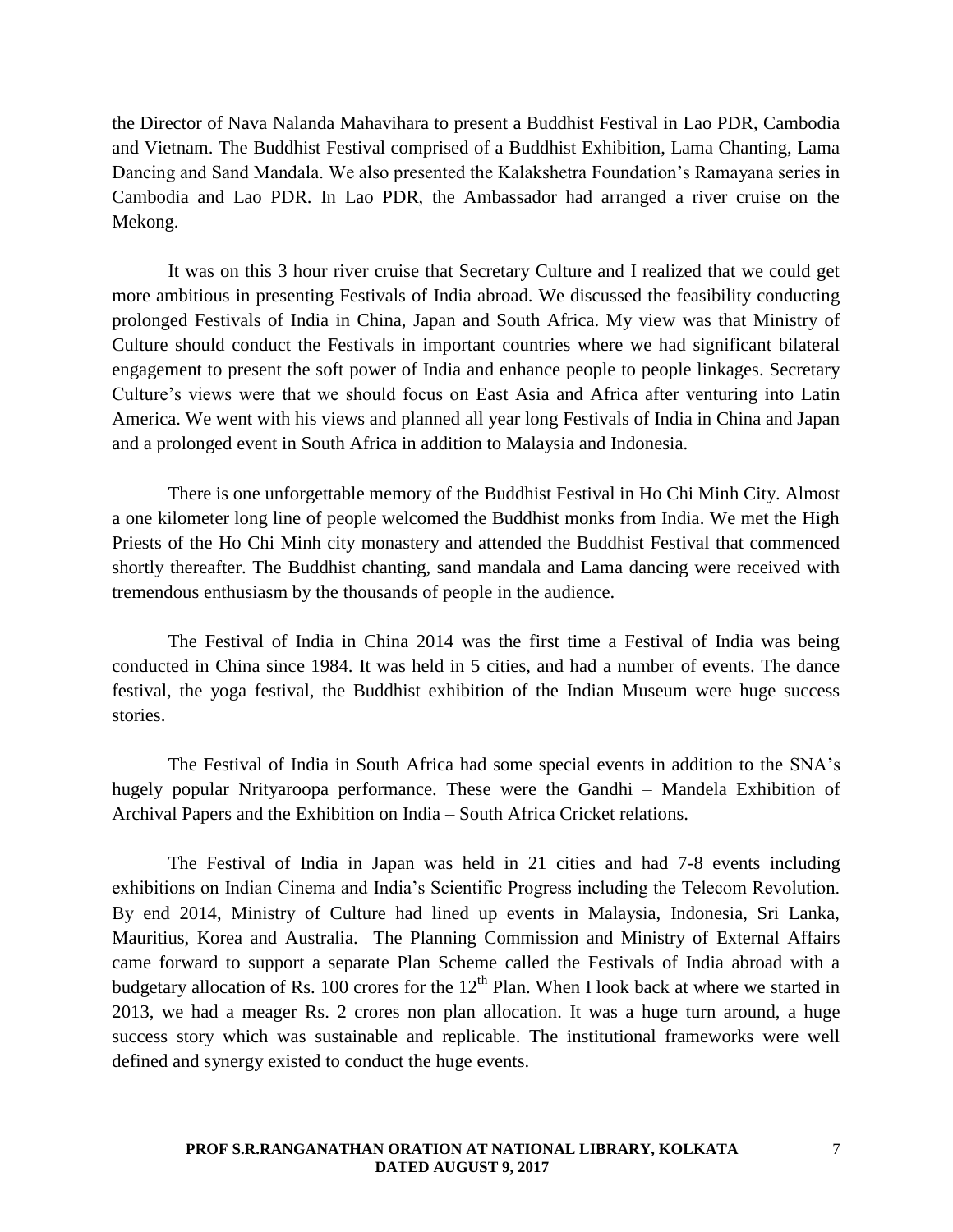The success story of the Festivals of India abroad goes back to that one wintery evening in Lima, at the Inca Sala auditorium when six motivated artists under the aegis of the Sangeet Natak Akademy came forward to wean their special magic on a captivated VVIP audience, resulting in a significant step forward for policy making in people to people contact redefining the contribution of Ministry of Culture to cultural diplomacy on a global arena.

#### **Festivals of India in South East Asia**

I vividly remember the day in September 2013, when the new Director of Kalakshetra Foundation met me in Shastri Bhavan. I had read about the famous Bharata Natyam Dance School, but it was my first meeting with its top management. She mentioned the strengths of the Kalakshetra Foundation and we discussed the possibility of Kalakshetra's participation in the Festivals of India abroad. I promised her that I would take forward the collaboration initiative in the coming months.

My first opportunity to work with Kalakshetra Foundation came in January - February 2014. Ministry of Culture had decided to conduct Festivals of India abroad in the South East Asian countries of Lao People Democratic Republic and Cambodia. The common culture binding India with South East Asian countries was Buddhism and the great epic of Ramayana. We requested Director Central Institute of Himalayan Studies to formulate the Buddhist Festival at That Luang Stupa in Vientienne. The Kalakshetra Foundation was requested to present their repertorie of Ramayana series to the audience in Vientienne, Siem Reap and Phnom Penh. It was the first foray of Ministry of Culture into South East Asia and we were worked on the duration and themes to be presented.

A few days later, the Kalakshetra Foundation informed me that the top 3 selections identified for presenting to the audience in Lao PDR and Cambodia for the 9 shows were "Jatayu Moksham", "Chudamani Pradanam" and "Maha Pattabhishekam". A meeting was convened in Chennai at the Kalakshetra Foundation headquarters to firm up the details. In my first visit to Institution, I was greatly impressed. I found the Kalakshetra Foundation, a unique Institution - it represented a premier dance school par excellence. The ambience is so intensely focused for learning classical Bharata Natyam, the entire Institution resonates with a seriousness of purpose. The work on the Ramayana in the Kalakshetra Foundation dated back to the early 1960's, the repertorie was developed by Rukmani Devi Arundel. The repertorie was so comprehensive that no changes were made even 40 years later. For decades the Post Graduate Students of Kalakshetra Foundation learnt and had perfected the presentations on the Ramayana.

The Kalakshetra Foundation arranged a full dress rehearsal of the "Jatayu Moksham" and it was quite spell binding. We finalized the composition of the Kalakshetra delegation, the dance dramas to be presented, the dates of travel and the venues for the performance – the National Cultural Hall in Vientienne, the Sofitel Hotel Auditorium in Siem Reap and Chaktmouk Theater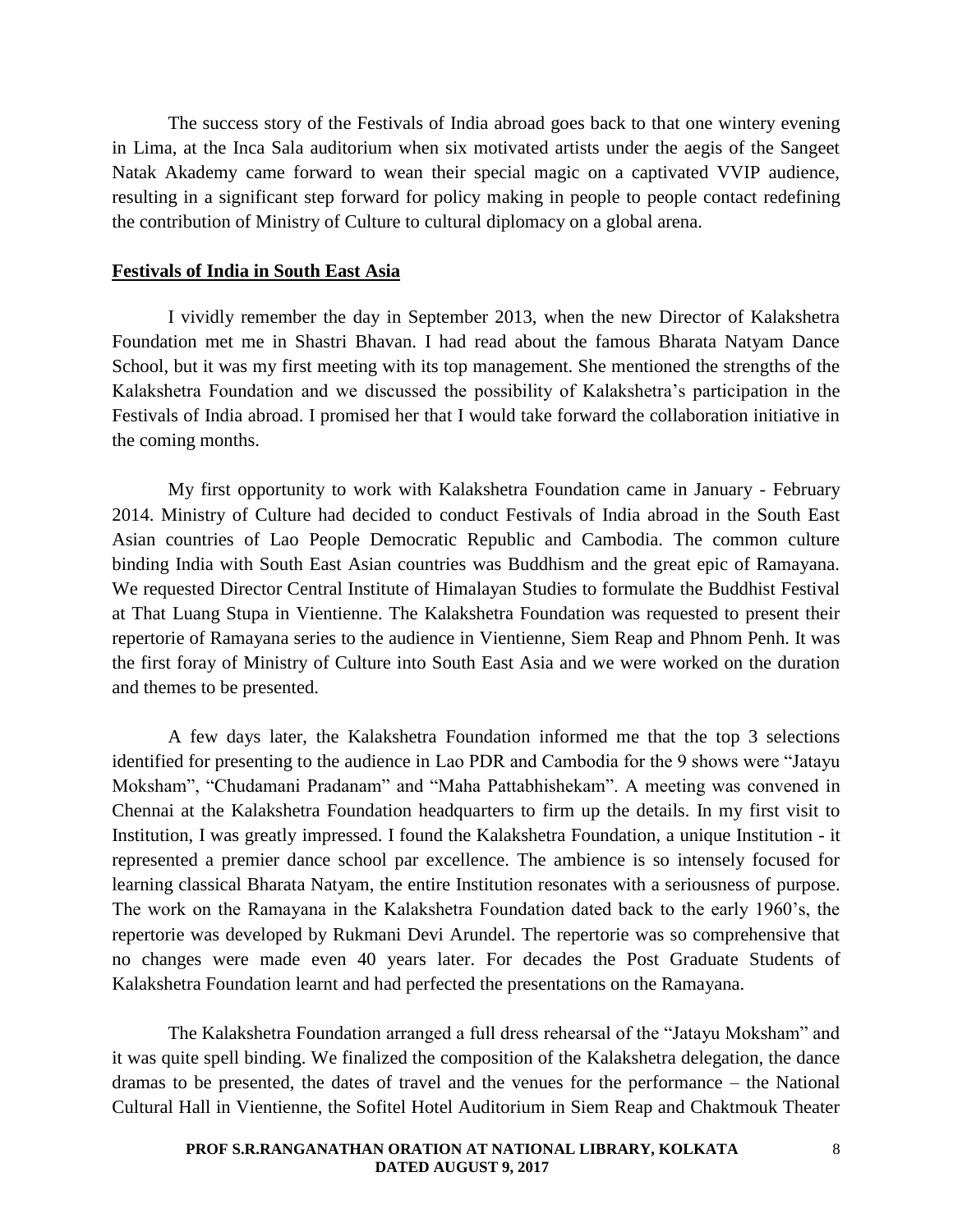in Phnom Penh. In all 9 shows were to be presented. In Vientienne, the Deputy Prime Minister and Foreign Minister along with the Minister for Culture, Tourism and Information were to be the Chief Guests at the Inaugural Function. At Phnom Penh the Mission had invited the Deputy Prime Minister to the Inaugural Function at the Chaktmouk Theater.

Lao PDR is the land of Buddhists. There were stupas and monks at many places. The Buddhist Festival was received with huge reverence in the That Luang Stupa premises. The Senior Government functionaries and the Ministers along with many monks attended the performances of Kalakshetra Foundation at the National Cultural Hall, Vientienne. In their speeches the leaders of Lao PDR repeatedly emphasized the cultural threads between India and Lao PDR as Buddhism and the great epic Ramayana. Many of them knew and understood the intricacies of the Ramayana dance depictions. The Deputy Prime Minister of Lao PDR mentioned how keen he was to see the golden deer chased by Lord Rama and the attempted rescue of Sita by Jatayu in his opening address.

The Festival of India in Lao PDR was almost a Text Book Performance. The Festival of Dance, the Buddhist Festival, the Food Festival, the Yoga Festival and the Mehendi artists did very well and were warmly applauded. The South Zone Cultural Centre coordinated the event. It was India's first major cultural foray into Lao PDR in several years. The International Cultural Relations division received a congratulatory e-mail from Secretary Culture after the events.

We reached Phnom Penh on February 13, 2014. The mighty Mekong passes through the entire region and integrates the countries of the region in many ways. Secretary Culture and I called on the Deputy Prime Minister of Cambodia and presented the schedule of events of the Festival of India in Cambodia. He was very excited by the fact the Ramayana was being presented by Kalakshetra Foundation. He advised us to visit Angkor Wat and see the Great Ramayana panel depicting the war between the Vanaras and Asuras. When I saw the Great Ramayana panel in Angkor Wat the next day, it was truly imposing, depicting in great detail the Ramayana battles.

The audience at Siem Reap was extremely knowledgeable. The Cambodia people were very familiar with the Great epic and applauded the nuances of the Bharata Natyam performance by the students of Kalakshetra Foundation. While I did not attend the performances at the Chaktmouk Theater, the performance "Maha Pattabhiskam" was cited as the performance of the year in Cambodia.

The success of the performances in Lao PDR and Cambodia emboldened us in the Ministry of Culture to work very closely with Kalakshetra Foundation for the Festivals of India abroad events in China, Japan and Malaysia. Presenting students in international fora was huge responsibility that we were taking for ensuring excellence and quality of events. Everywhere the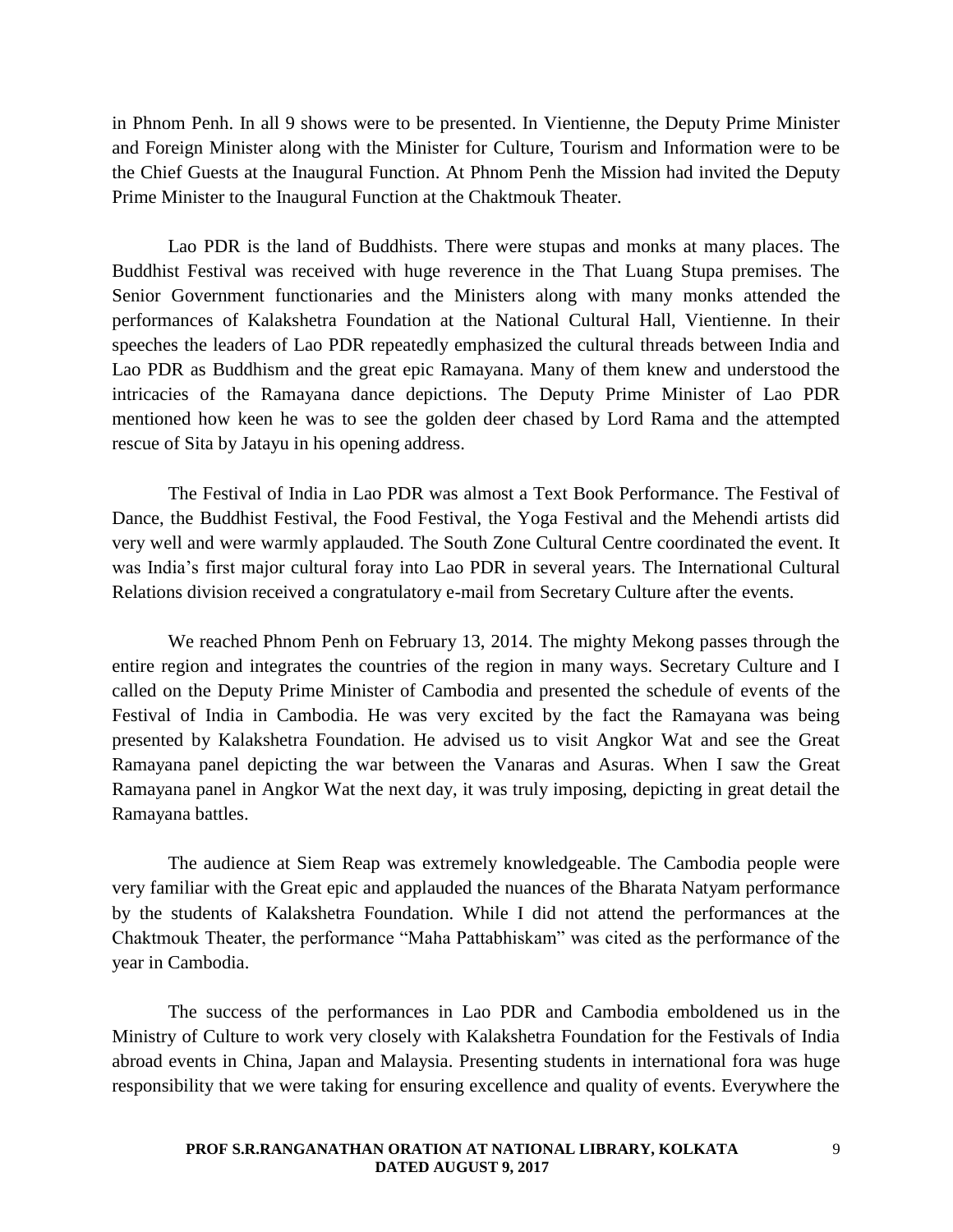response was overwhelmingly positive. The Kalakshetra Foundation's performances were also presented in the 3rd meeting of the SAARC Culture Ministers held in New Delhi and applauded by the Culture Ministers of SAARC Countries.

Director Kalakshetra was keen on presenting all 6 Ramayana episodes to the audience in New Delhi. These performances titled "Ramayana" by Kalakshetra were performed to full houses in November 2014. Each episode was nearly 2 hours and yet the enthralled audience lapped each moment. The Ramayana is so deeply ingrained into the Indian psyche that irrespective of age and time, the story always resonated.

The Ministry of Culture worked closely with Director Kalakshetra to streamline the organizational aspects of the Festivals of India. The selection of dance productions circulars were formulated following lengthy consultations resulting in ample opportunities to several aspiring artists seeking to perform in offshore lands.

The success of the Festivals of India in many South East Asian Countries was dependent on the hard work and commitment of the students of Kalakshetra Foundation. That such young artists could excel in the presence of a very distinguished audience indicated their confidence levels and professionalism of the great Institution that Kalakshetra Foundation is. Truly it represents the great legacy of Indian culture and a vital role in propagating and sustaining it over several decades in future.

#### **The Buddha Mahotsava**

The Buddha Mahotsava, the Buddhist festival, was celebrated under the aegis of the Festivals of India in Lao PDR, Cambodia and Vietnam in February – March 2013. The Nava Nalanda Mahavihara and the Central Institute of Himalayan Studies conceptualized and developed the Buddha Mahotsava's events in the 3 countries.

The Buddha Mahotsava was conducted at the holiest of shrines in each of the 3 countries. These were the following:

- a) The That Luang Stupa in Vientienne
- b) The Wat Onalum Pagoda in Phnom Penh
- c) The Pho Wuang Pagoda in Ho Chi Minh city

The Buddha Mahotsava included a series of expositions of Dhamma to spread the message of Buddhism, organization of a sand mandala, butter sculpture, Lama chanting, Sacred dance of Cham, and the lively masked and costumed dance associated with the Mahayana sect of Buddhism. In each of these events, the Buddhist monks from the host country participated with great enthusiasm and vigor. There were thousands of people who visited the That Luang Stupa,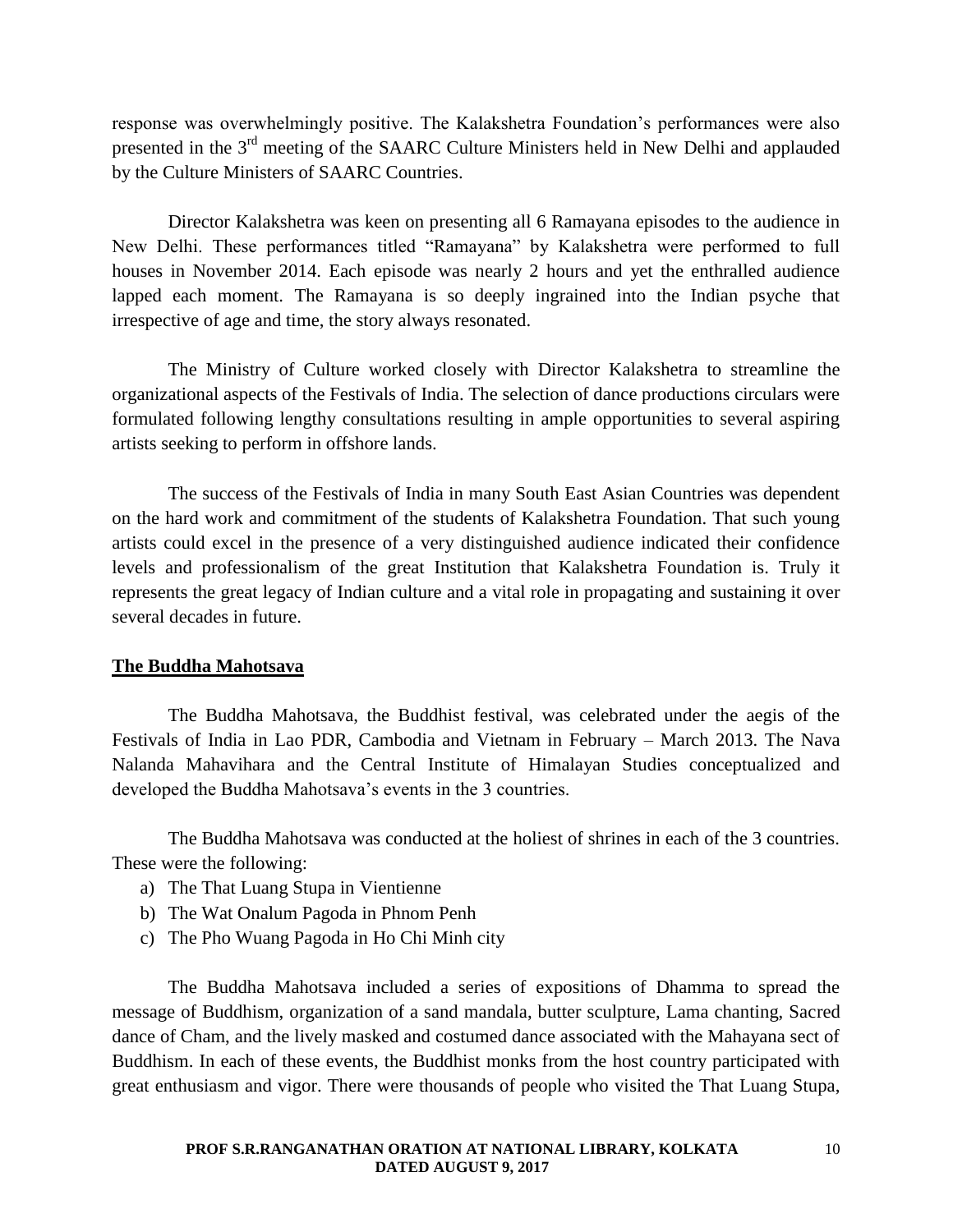The Wat Onalum Pagoda and the Pho Wuang Pagoda. Ho Chi Minh city witnessed the largest attendance running upto almost a kilometer of pilgrims who had come to witness the Dharma Darshan Exhibition, the Lama Chanting and Cham Dancing. Thousands of Wats enrich the landscape of the three countries. The events were attended by the Great Patriarchs of the Major Wats of the host country, Senior Ministers and senior members of Government.

India's cultural heritage is a source of inspiration to people everywhere. India's cultural exchanges with South East Asia, centuries old, continue to inspire people to people relationships. There is a visible impact of the Indian heritage on the scriptures and the way of life of the people of the Mekong region. There is deep conviction about the Buddhist traits of humility, gentleness, justice and charity. There are many similarities in languages of the region and Sanskrit. The Panchatantra and Jataka Tales are narrated with great enthusiasm and part of folklore.

The Dharma Darsana (Experience the Dharma) an Exhibition curated by the Nava Nalanda Mahavihara was on display at each of the 3 countries. This exhibition showcasing Buddhist Art, Architecture, Sculpture, Paintings aimed to present the life of Lord Buddha as depicted in the art, architecture, sculpture and paintings found in India and the message of Dharma was conveyed to followers of Buddhism the world over.

The exhibits in the Dharma Darshan included photographs of a sacred foot print of the Lord Buddha, with the auspicious symbols of Buddhism from Amaravati in Andhra Pradesh, a Cameo depicting the worshipping scene of Dharma Chakra, the great Stupas at Sanchi, Dhamekha, the preaching Buddha from Sarnath, Painting of the birth of Buddha at Lumbini, a statue of seated Buddha in Bhumi sparsa mudra, the Lion Capital from Saranath, some casing stones from the stupa from Bharhut and some modern paintings, depicting the Jataka stories.

The Dharma Darshan exhibition facilitated and encouraged cooperation in the realms of art, architecture, sculpture and culture on the whole, education including academic activities, in these fields and to foster understanding of the rich cultural legacy of Lord Buddha.

The most popular event of the Buddha Mahotsava was the sacred cham dancing performed by the monks of the Central Institute of Himalayan Studies. The lively masked and costumed dance was one of the highlights of the event and was conducted nearly 3-4 times a day. Indian monks participated along with the monks from the host countries in the Sand Mandala, the Butter Sculpture and Lama Chanting.

The events showcased the rich cultural heritage of India which given its spread has become the common heritage of the countries of South East Asia. Of all the events of the Festival of India, the one which was inspirational in building people to people contact was the Buddha Mahotsava.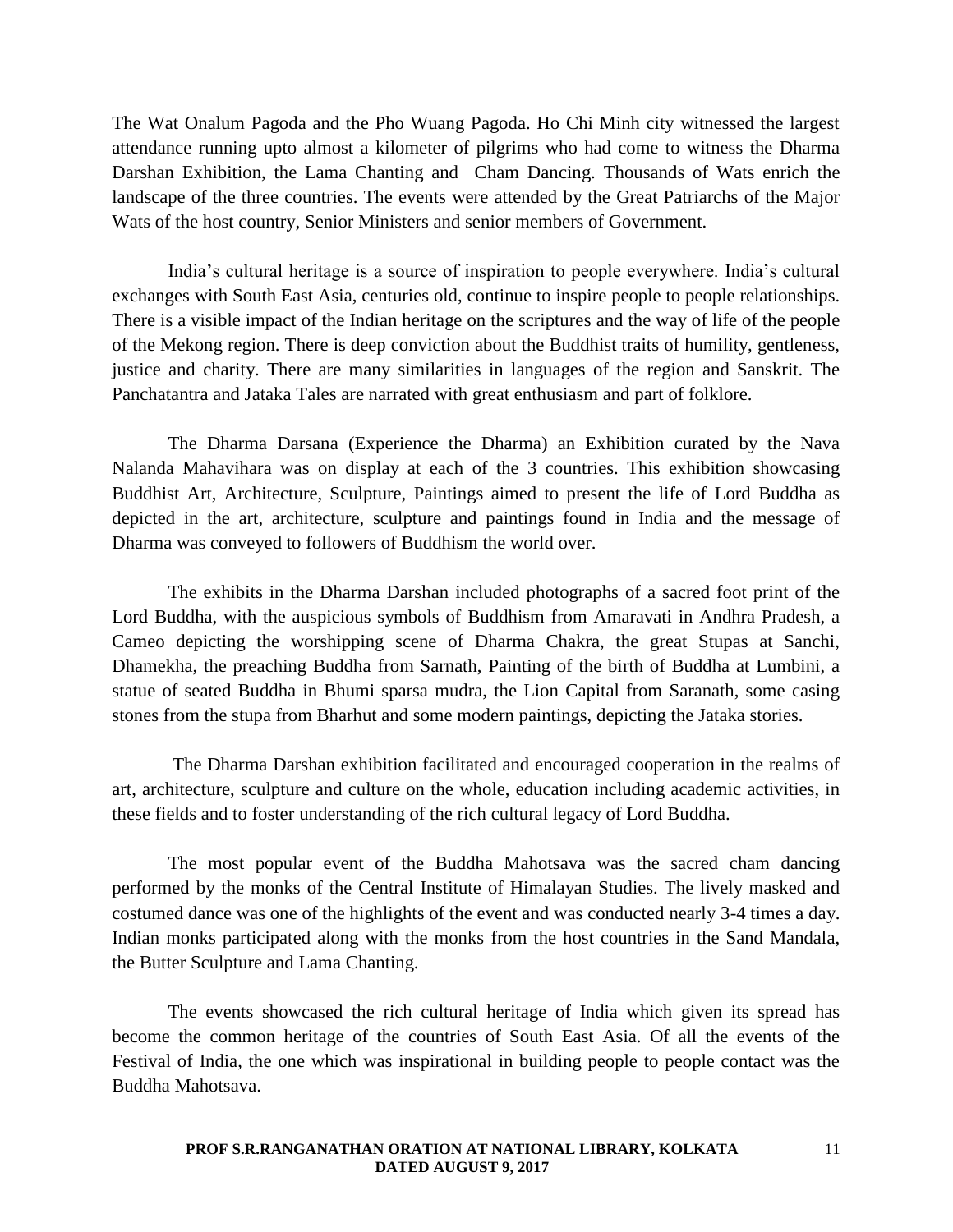#### **SAARC Culture Ministers Meetings**

One of the highpoints of my years in the Ministry of Culture handling international cultural relations was the of the SAARC Culture Ministers meeting held in September 2014. India led the SAARC countries to formulate a revised SAARC agenda for culture that would not only address cultural festivals, activities in archives, libraries, museums and performing arts, but go beyond the hitherto done to break new ground in making its online presence felt far and beyond.

The SAARC Culture Ministers reached a Delhi Resolution that said the following:

The 3<sup>rd</sup> Meeting of the SAARC Culture Ministers was convened in New Delhi on September 25, 2014. The Culture Ministers of SAARC countries unanimously resolved the following:

- 1. To declare 2016-17 as the SAARC Year of Cultural Heritage;
- 2. To promote SAARC Culture online by launching a dedicated SAARC website on culture with emphasis on digitization of rare manuscripts, rare books and other articles of intangible cultural value;
- 3. To strengthen of cultural institutions in the SAARC region, promote cultural festivals showcasing themes that are unique to the region, in SAARC member states, and enable exchange programs for artists, performers, writers and scholars.
- 4. To establish a SAARC Cultural Heritage Committee and build cultural institutions, which, in turn, will bolster efforts in preservation, maintenance, as well as digital mapping of historic sites in member countries, and simultaneously develop inventories of cultural assets in museums and other repositories of the region and apply best practices and standards.
- 5. To promote the literatures produced in the local languages of the regions, and make them available to readers across the world through translations, not only into English, but into other major languages of the SAARC region and the world. To provide financial support to writers to work on creative projects, collaborate with other writers and provide them increased exposure to other cultures.
- 6. To accord the highest priority to the preservation of folklores and other oral narratives that encompass every aspect of civilization.
- 7. To promote visual and performing arts from the region in other parts of the world to mirror the vast riches – both cultural and geographic - that adorn these lands, as part of a sustained campaign of cultural diplomacy, to attract tourists to these places and stimulate SAARC tourism.
- 8. To support on mission-mode the improvement of literacy of SAARC populaces, and further, promote a reading habit among the newly educated by providing access to books and other reading material through establishing libraries in remote places.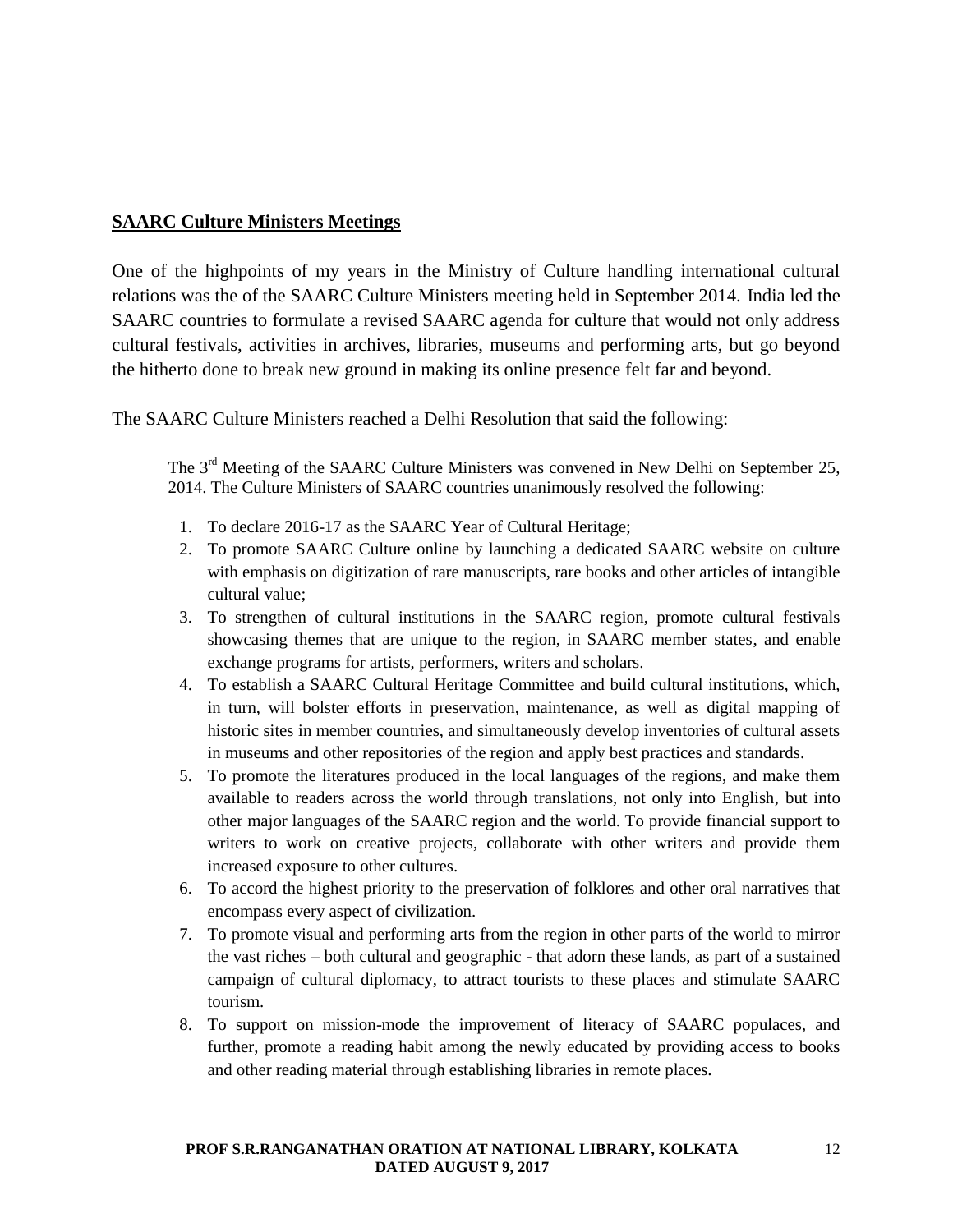The time-frame for the accomplishment of these goals has been decided as 2014 to 2017. The ministers further pledged a renewed commitment to cultural diplomacy and meaningful cultural exchange as the cornerstone of a dynamic and rejuvenated SAARC neighborhood, where economic ties and geopolitical alliances are deeply informed by the nuanced cultural connections forged by people-to-people contact.

SAARC remains an important component of India's cultural diplomacy representing multilateralism and people to people contacts. India hosted the SAARC dance festival on the sidelines of the SAARC Culture Ministers meeting in collaboration with the SAARC Cultural Centre, Colombo.

#### **ASEM Culture Ministers Meetings**

I attended the 6<sup>th</sup> meeting of the ASEM Culture Ministers at Rotterdam, The Netherlands in October 2014. The biannual ASEM Culture Ministers meetings have emerged as important fora for multilateral engagement between Asia and Europe. The subject of the  $6<sup>th</sup>$  ASEM Culture Ministers meetings was "Creative Industries".

The ASEM Culture Ministers agenda contained promotion of Creative Skills, Creative Entrepreneurs and Creative Cities. The recommendations that emanated from the ASEM Culture Ministers meeting said the following:

- (a) Use creative industries for providing new solutions to contribute to societal and economic goals.
- (b) Use creativity for job creation, innovation, trade, social inclusion, cultural diversity and environmental sustainability.
- (c) Create links between the creative industries and the social goals
- (d) Make this cooperation reinforce initiatives at regional and city level reciprocally.
- (e) National policy needs to reflect on the fostering of creative talent to help achieve social goals.
- (f) The necessary alignment of policies in the field of creative industries includes a focus on the required institutional capacity to build stronger collaborations.
- (g) Create partnerships of equivalence between the cultural, creative industries and education sectors to enable the co-creation of a creative skills agenda and a more inclusive, entrepreneurial, confident and resilient creative workforce.
- (h) Governments should generate the enabling conditions for creative entrepreneurs to be able to compete in the market.
- (i) Support and regulation should attend to the fact that the creative industries is predominantly a micro and small business sector.
- (j) Accommodate creative entrepreneurs with a more effective support and regulatory environment to allow for the effective protection of intellectual property rights.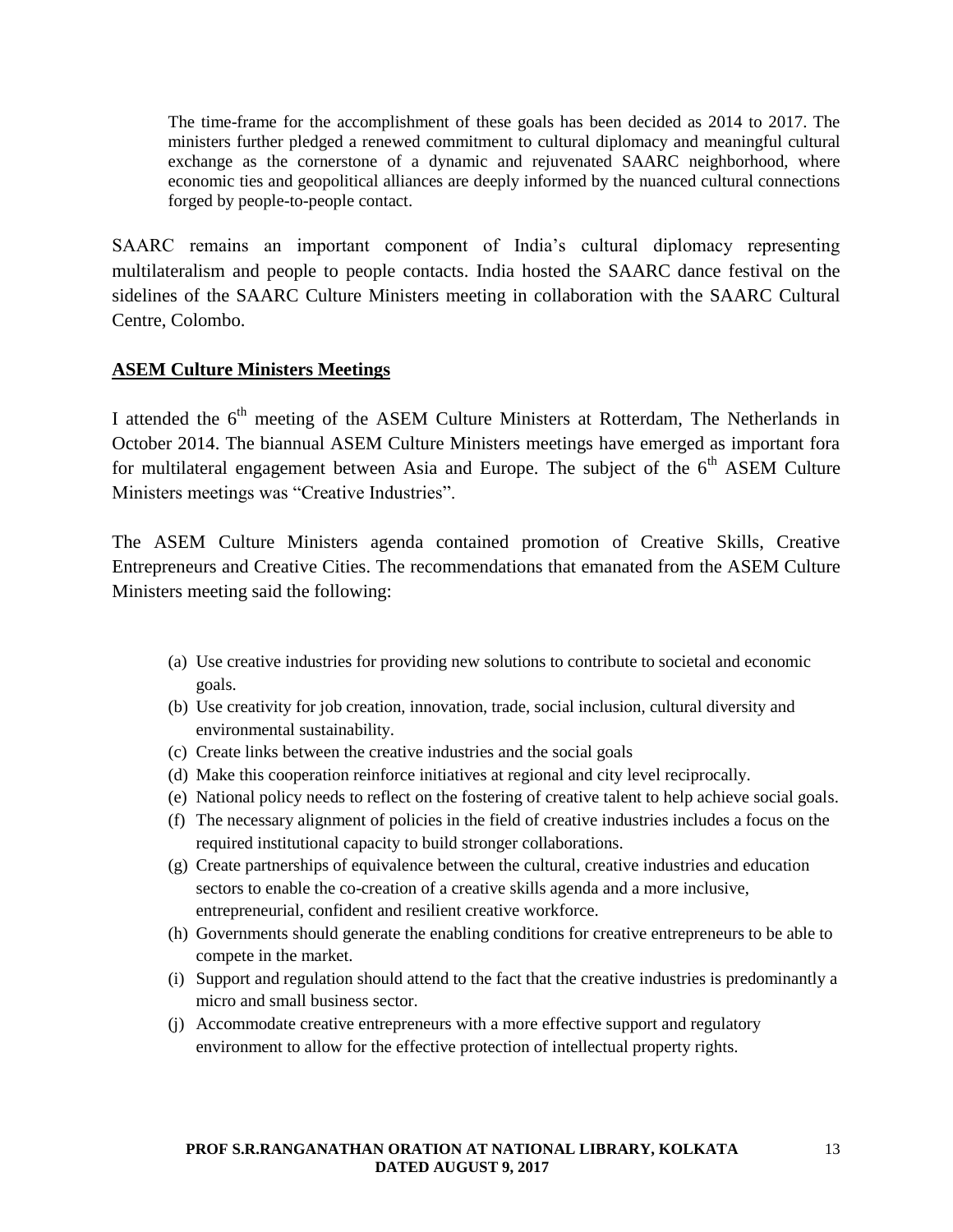- (k) Be people-centered, inclusive and socially engaged. Deliver the enabling conditions for creativity to flourish, from citizen and community participation to mobilizing creative business.
- (l) Make the creative industries ensure cities leverage their distinctive assets, be active custodians of our heritage and never stand still in their pursuit of sustainable development, resilience, competitiveness and harmony.

The  $7<sup>th</sup>$  ASEM Culture Ministers meeting was held in Korea in 2016.

#### **India – Russian Federation Cultural Relations**

While I have outlined the multilateral initiatives undertaken through the SAARC Culture Ministers meetings, the ASEM Culture Ministers meetings, several bilateral engagements were undertaken to promoted India's outreach to the world for promoting people to people relations. The relationship with the Russian Federation was unique in-terms of consistency of the engagement. The Joint Working Group meetings were held annually and the protocol of the JWG was integrated into the interactions of the Foreign Ministers and then followed by an annual Heads of Government meet. I headed the Indian delegation for 2 meetings of the Joint Working Group on Culture and was part of the Indian delegation led by the Culture Minister to Moscow and Saint Petersburg. The Protocol of the JWG outlined the following major areas of collaboration:

"The two sides agreed to continue the practice of conducting the mutual festivals of culture, strengthening direct ties between leading museums, libraries and archives of Russia and India, mutual exchange of experts in the field of culture and art and archeology and the preservation of cultural heritage.

Proceeding from the established practice of cooperation in the fields of culture and tourism, the working group proposes to direct its activities in the year 2015 towards fulfilling the following points, which constitute an integral part of this protocol:

- 1. The two sides will assist each other in sending information on forthcoming international book fairs in both countries to the respective interested organizations;
- 2. The two sides will seek to conclude the agreement on archives between the National Archives of India and the National Archives of the Russian Federation;
- 3. The two sides will provide assistance for exchange for film related events, reciprocal participation in the International Film Festivals held in both countries in accordance with their respective regulations. The two sides will also assist in the establishment of direct contacts between the State Museum of the East (Russia), the Harmitage Museum of Saint Petersburg (Russia) and the National Museum Delhi (India) and other Museums of India in implementation of Exhibition projects. The sides will contribute to the implementation of exhibition projects on line of direct contacts.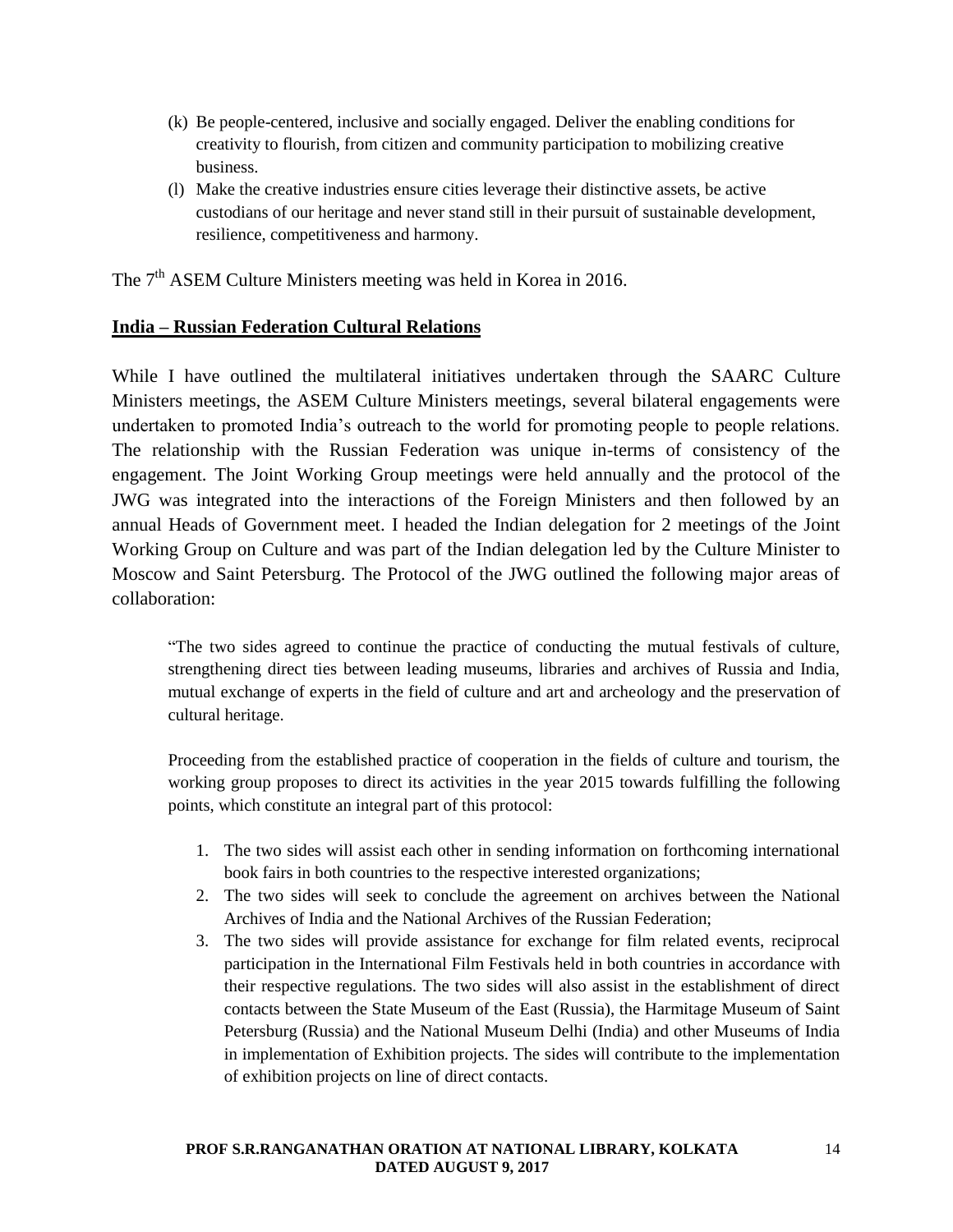The two sides will continue to assist in the development of direct ties ad contacts between the Russian and Indian travel agencies.

#### **Yoga Diplomacy**

That India's soft power stretches beyond the conventional diplomacy channels is best manifested in the Yoga diplomacy practiced since 2015. Yoga has been the forefront of India's efforts at projecting its soft power status. At the UN General Assembly, Prime Minister described Yoga as India's gift to the world and successfully lobbied the forum to declare June 21 as the World Yoga Day. In all 177 member countries supported the proposal. There was massive response in all the 3 Yoga days celebrated since 2015. Similarly, Ayurveda has been promoted. An independent Ministry of Ayush has been created in Government to promote India's practices of traditional medicine.

#### **The Roadmap Ahead**

 $\overline{a}$ 

India's soft power status varies with the regions. In South East Asia, Buddhism links India to the people of the region, in the Indian Ocean countries – Project Mausam (the monsoon) linked the people to common traits, in Central Asia – Kanishka, Taimur the Lame and Babar linked the people. There are several new links that have emerged – cricket ties with Australia and South Africa represented by the Cricket Connects Exhibitions. The theoretical framework for the formulation of India's soft power status is best represented in the Government's new ideas – Digital India, Business Promotion, Yoga Diplomacy.

Dayanita Singh<sup>4</sup>, India's famous photographer describes the road map forward in the following words:

"My exhibitions were most appreciated in Japan. It is part of the Japanese people's upbringing to visit Museums and appreciate art. We in India do not train our citizens to see art and appreciate art. When I show the same work in London it has very different viewers. I would want India Culture to focus on Museums, predominantly contemporary art museums. Each of the ICCR Centers abroad can contain a Museum. The ASI has definitely done good work in preserving monuments well. I would also plead for more Bienales like the Kochi Bienale which caters to both local and foreign audience. Cultural diplomacy that India does has to focus on elegance and minimization. A Khadi Exhibition with 108 looms producing different types of white khadi contains a very refined sense of aesthetic elegance. We often wish to tell the world the more colorful aspects of our culture. The Cultural Festivals of India abroad project one kind of a colorful India, there are other India's as well."

<sup>&</sup>lt;sup>4</sup> Dayanita Singh interactions with V.Srinivas dated July 28, 2017